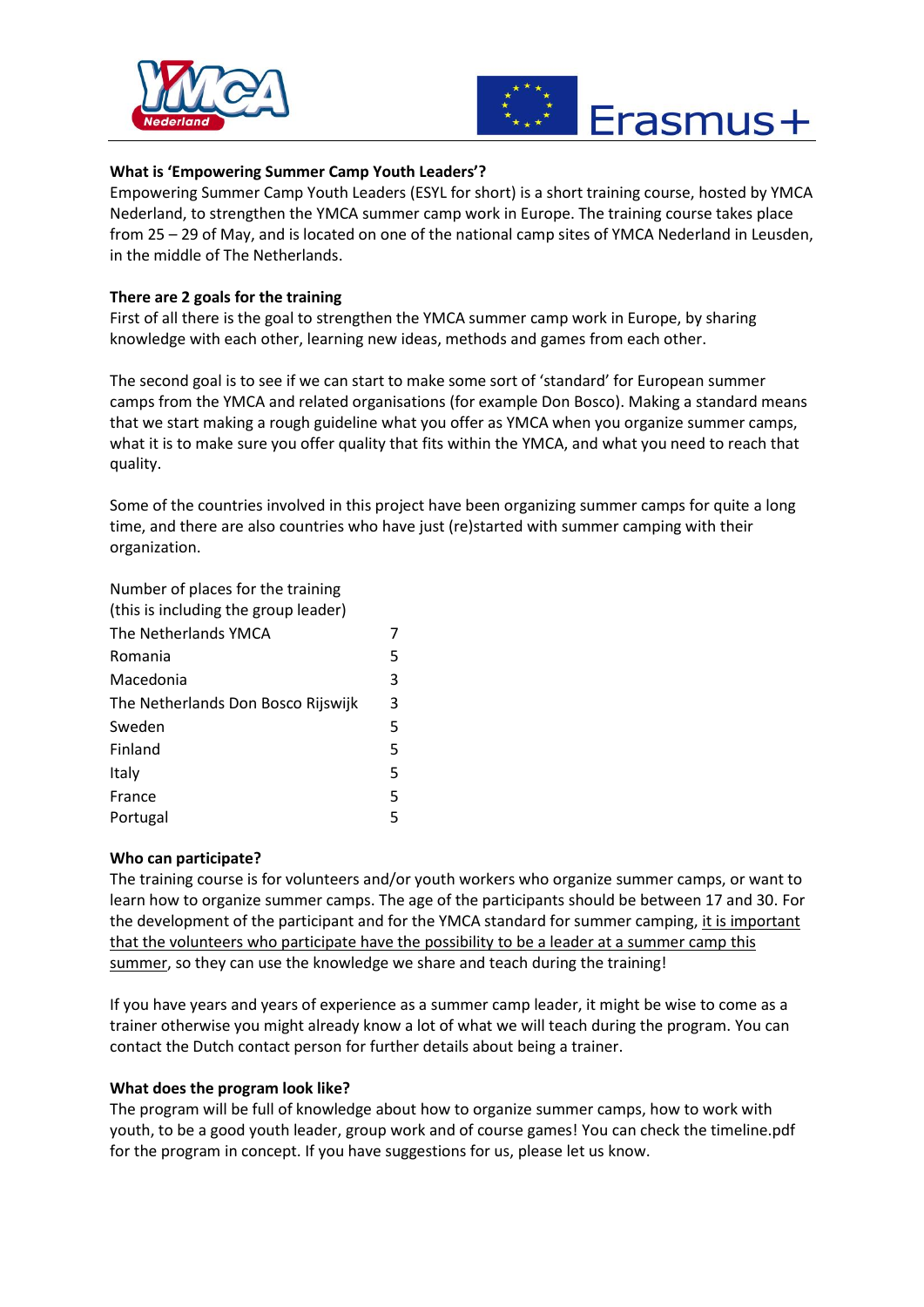



### **When does the training start?**

The training starts on the 25<sup>th</sup> of May. Arrival on the 25<sup>th</sup>is possible till 15.00. If you arrive later, please let us know. The trainers will arrive on the 24<sup>th</sup> of May. It is important for the trainers to arrive one day earlier than the participants so we can prepare the training program. The training will end on the 29<sup>th</sup> of May, we need to clear the campsite before 12.00.

If you want to enjoy The Netherlands before or after the training, you are welcome to do so, but you cannot come earlier or stay at the campsite, as it is booked for other groups. The training will end on Sunday 12.00, it is not possible to leave earlier.

### **Where does the training take place?**

The training takes place on the YMCA Campsite of the Dutch YMCA. The campsite can host up to 300 people at the same time, divided into 9 different groups. The training group will be 1 of the groups that will be at the campsite during the training.

The campsite is located in the middle of the woods, and during spring and autumn is used by many different groups who want to organizes camps. During summertime the YMCA organizes their own summer camps here.

Although it is a big terrain, it is still a simple accommodation. There is a big kitchen in the central building, where the staff works and prepares the dinners. Here you will also find the shower rooms and toilets. The campsites itself consist of tents. So group leaders and participants will sleep in tents, which means you need to take a sleeping bag with you. There are mattresses at the campsite, so you do not need to bring one of those.

The address of the campsite is: Paradijsweg 4, Leusden. For more pictures:<http://www.ymcakampeercentra.nl/foto-s>

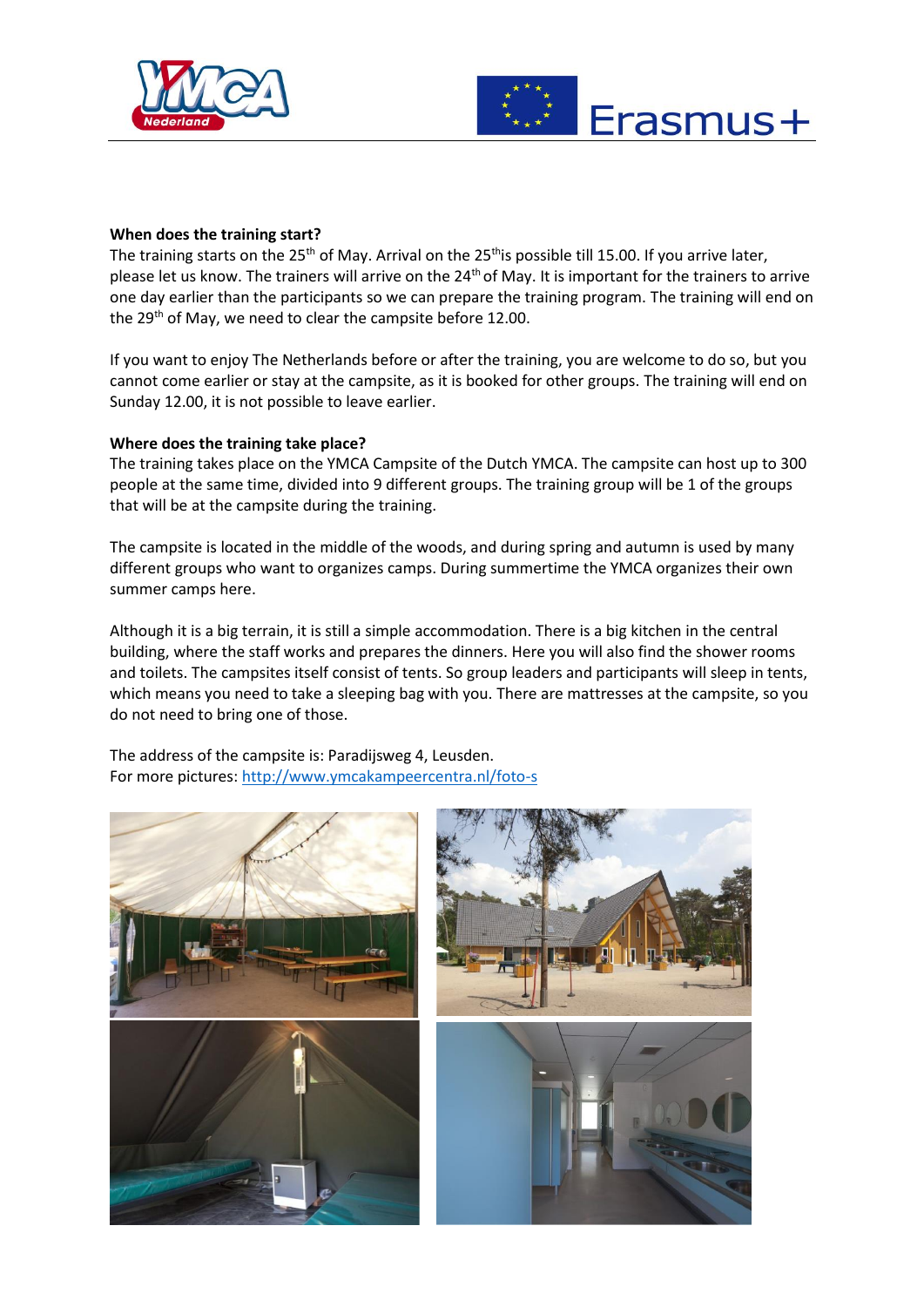





### **Travel & reimbursement**

You will need to travel to train station of Amersfoort, a city in the middle of The Netherlands, on your own. Amersfoort is easy to reach by a direct train from Amsterdam and from Schiphol Airport. If you fly to Eindhoven or Rotterdam, you'll might need to change trains in Utrecht.

In Amersfoort we will pick you up with a minivan, as the campsite is a bit hard to reach, as it is in the middle of the woods.

The maximum amount you can get reimbursed for travel costs is 275 Euros (except for the Dutch people). This is including the train ticket to Amersfoort, and travel costs in your own country. Any costs over 275 Euros are for the participants who makes them.

Your organisation will need to provide an invoice and financial documents to receive the reimbursement. The reimbursement will be done by bank account.

Please make sure that you read and understand the conditions and the procedure. Save your original tickets and receipts, invoices and all related documents, because you can only get reimbursement for costs of which you can prove the amounts with original tickets and receipts. Only the amount written on the ticket will be reimbursed – that is, if you want your return ticket to be reimbursed, you have to give it to us. ALL the following ORIGINAL documents will be needed:

- All your tickets and boarding passes
- Invoices of buying your tickets